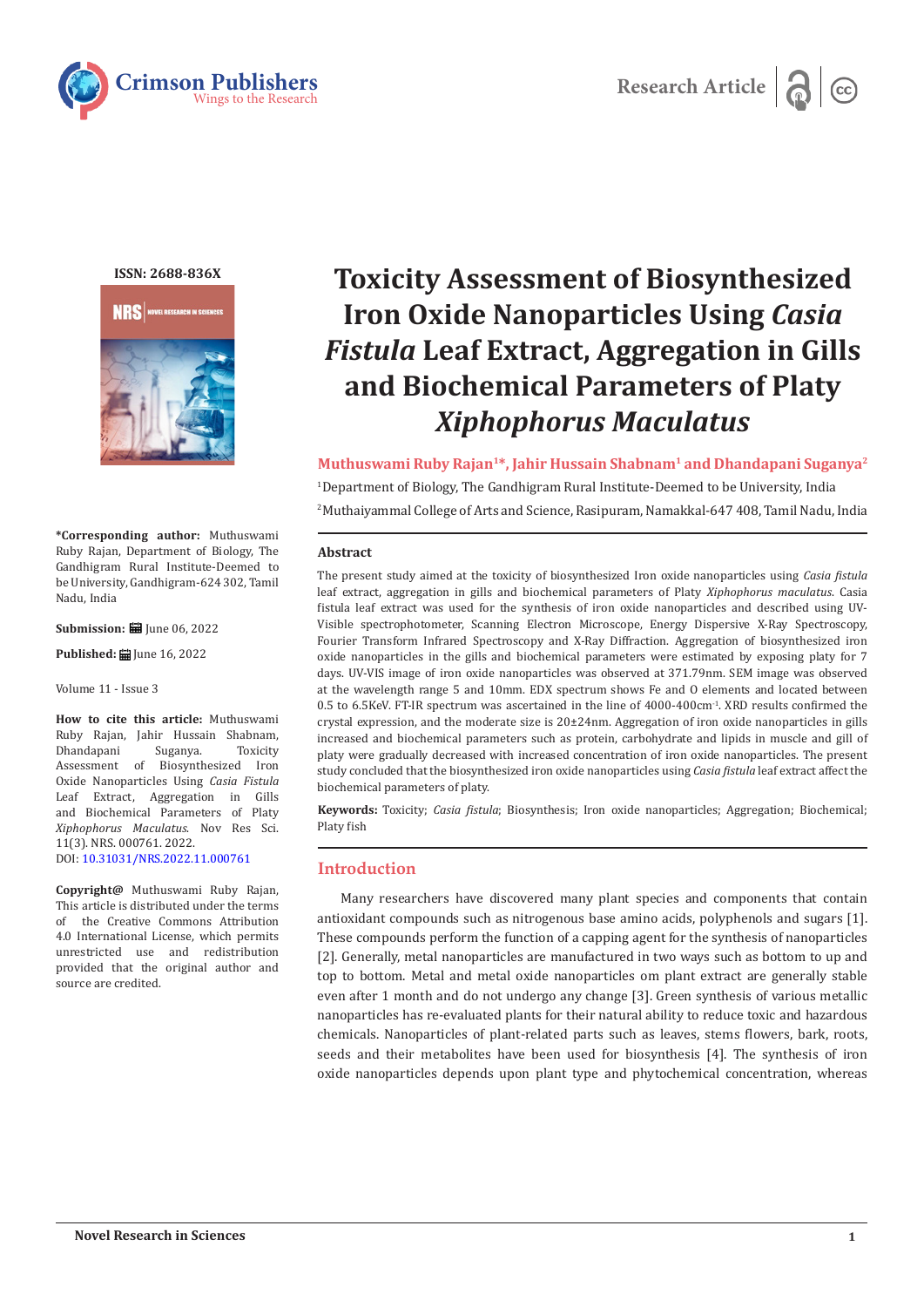microorganisms and other methods require more time to reduce ions to nanoparticles [5]. The main advantage of biosynthesis is to control the particle size, shape and physicochemical properties. Also, biomolecules of plants can act as capping and reducing agents and it increases the percentage of reduction rate and stabilization of nanoparticles [6]. The different organic and inorganic materials such as carbohydrates, phlorotannin's, anthraquinones, phenolic compounds, alkaloids, flavonoids, glycosides, saponins, tannins, sterols, amino acids, terpenoids and quinines are present in the extract can act as powerful reducing agents. Among the phytochemicals, phenolic compounds and flavonoids play a vital role in the formation of iron oxide nanoparticles [7]. Nanoparticles released into the water ecosystem affect the organisms including fishes [8]. The present work aimed at the influence of biosynthesized iron oxide nanoparticles using *Casia fistula* leaf extract, aggregation in gills and biochemical parameters of platy *Xiphophorus maculatus*.

# **Materials and Methods**

For the experimental study, iron oxide nanoparticles (Fe<sub>3</sub>O<sub>4</sub>) were biosynthesized by using the leaf of *Casia fistula* as a reducing agent. Fresh leaves were collected from The Gandhigram Rural Institute- Deemed to be a university campus, Gandhigram, Tamil Nadu, India, surface cleaned with running water to remove debris and other contaminated organic contents and dried at room temperature. The powdered leaf was placed in the Soxhlet apparatus, added 300ml of methanol and run up to 3 hours, the extract was collected in the round bottom flask. For the synthesis of iron oxide nanoparticles, *Casia fistula* leaf extract was used as a capping agent. For toxicity studies, Platy *Xiphophorus maculatus* fingerlings (3.5±1.5g) were collected from A.M Fish Farm, Madurai, Tamil Nadu, India and transported to the laboratory and acclimated in round plastic troughs for 15 days at 28±2 °C. During acclimation, fishes were fed with trainee feed containing fish meal, groundnut oil cake, wheat flour and rice bran in the form of dry Pellets. The synthesized nanoparticles were described using UV-VIS Spectrophotometer, Scanning Electron Microscopy, Energy Dispersive X-ray Spectrometer Fourier Transform Infrared Spectroscopy and X-Ray Diffraction. Water quality parameters such as pH, Temperature, dissolved oxygen, dissolved carbon dioxide, hardness, alkalinity, and Chloride were estimated [9]. For assessment of iron oxide nanoparticles toxicity, different concentrations (0, 10, 100, 500, 750 and 1000ppm) of the iron oxide nanoparticles were taken. Control was maintained with tap water and without Iron oxide nanoparticles. 5 fish with an average weight of 4-5g were introduced and the behaviour and survival were observed in each concentration for 96hrs. For sub-lethal studies, platy was exposed to different concentrations (0, 100, 200, 300 and 400ppm) for 7 days and iron aggregation in the gills and biochemical parameters such as protein, carbohydrate, and lipid [10-12] in the muscle, and gill were estimated. The fish used is as per the Institutional Ethical Committee for Research on Human and Animal subjects.

#### **Results and Discussion**

The absorbance spectra of  $Fe_{3}O_{4}$  nanoparticles were measured at 400nm (Figure 1). In the synthesized iron oxide nanoparticles maximum absorption peak is 371.79nm. Pattanayak & Nayak et al. [13,14] reported the absorption peak at 216-265nm from various plant extracts and sorghum bran extract respectively. Sneha Shah et al. [15] reported the maximum UV-Vis absorbance peak at 190nm from the stem extracts of *Euphorbia milii*, 202nm for *Tridax procumbens* and flower extracts used by the synthesis of iron oxide nanoparticles and approximate crystal size at 195nm for *Euphorbia milii* and 194nm for *Tinospora cordifolia*. Scanning Electron Microscopy indicates the spherical and rectangular shape of synthesized nanoparticles (Figures 2a & 2b). Green synthesized of iron oxide nanoparticles were spherical in [16]. The element composition shows the peaks are located between the 0.5KeV and 6.5KeV (Figure 3). Also reported that the elemental composition of iron oxide nanoparticles was Iron, Oxygen, Calcium and Chloride [17]. The FTIR bands observed at 3437.05, 2918.88, 1714.61, 1628.25 and 543.93 are associated with functional groups of alcohol, phenols, primary amines, ketones and O-H, C-H, C-Br stretching of proteins (Figure 4). The XRD diffraction peaks are indexed as 10.75° (020), 24.12° (022), 33.14° (110), 35.62° (111), 40.87° (041), 49.47° (104), 54.02° (124) and 62.45° (125) (Figure 5). Similar reports were reported by the presence of Fe3O4- nanoparticles on the surface of rice straw evidenced by the absorption bands at around 295-541cm-1 that confirm the Fe-O stretch [18,19]. From the XRD the average size of the crystal is 20±14. Wu et al. [20,21] studied that the Fe3O4 nanoparticle synthesis followed by the co-precipitation method and its average particle size was calculated at 19.4nm and 11.4nm. Crystallite size of synthesized Fe<sub>3</sub>O<sub>4</sub> nanoparticle was 16.79nm and range of 17– 25nm by using leaf extract of seaweed *Kappaphycus alvarezii* and brown seaweed (*Sargassum muticum*) extract [22,23].



**Figure 1:** UV-VIS image of iron oxide nanoparticles.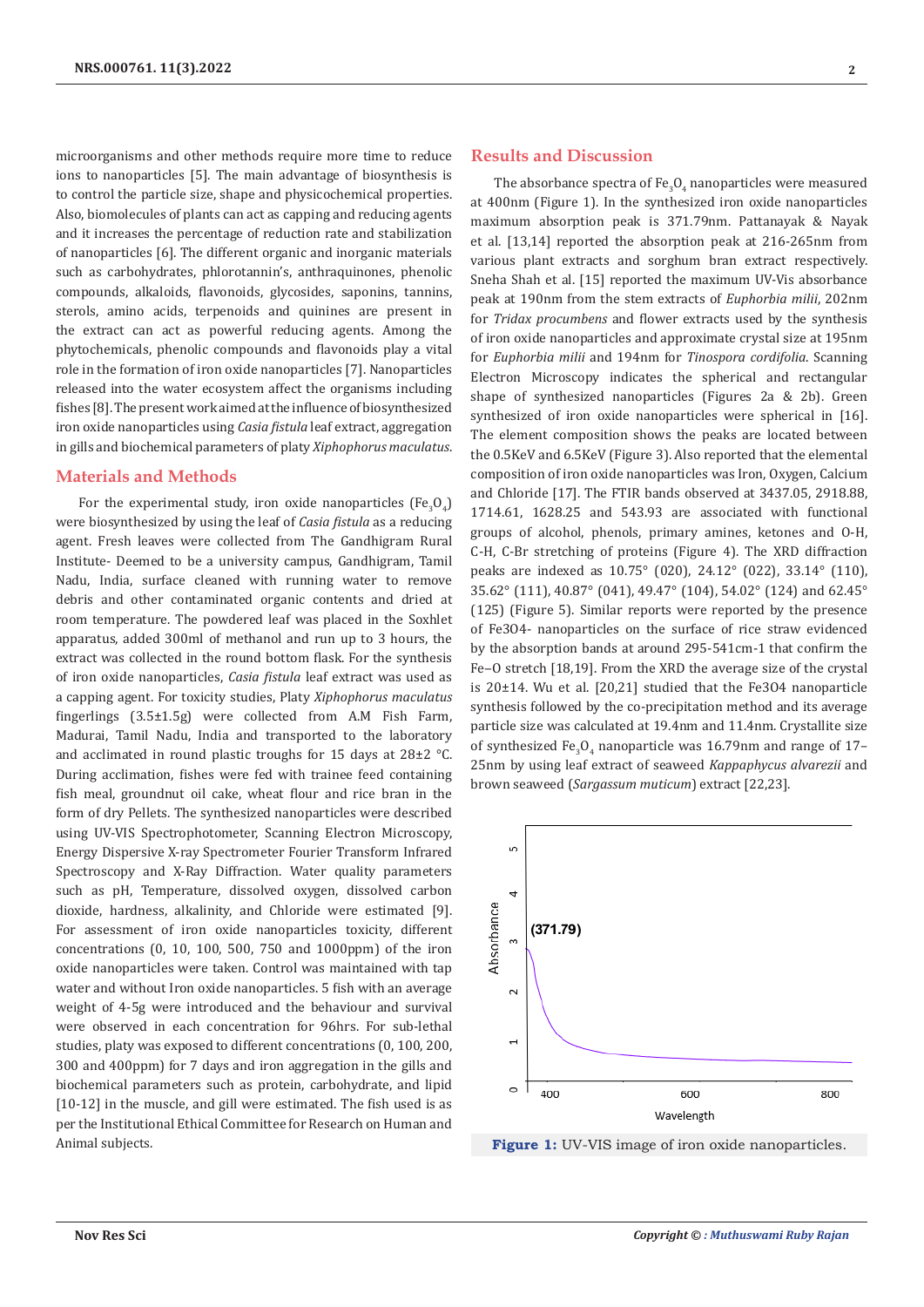

**Figure 2:** SEM image of iron oxide nanoparticles (a-5µm; b-10µm).



**Figure 3:** EDAX image of iron oxide nanoparticles.



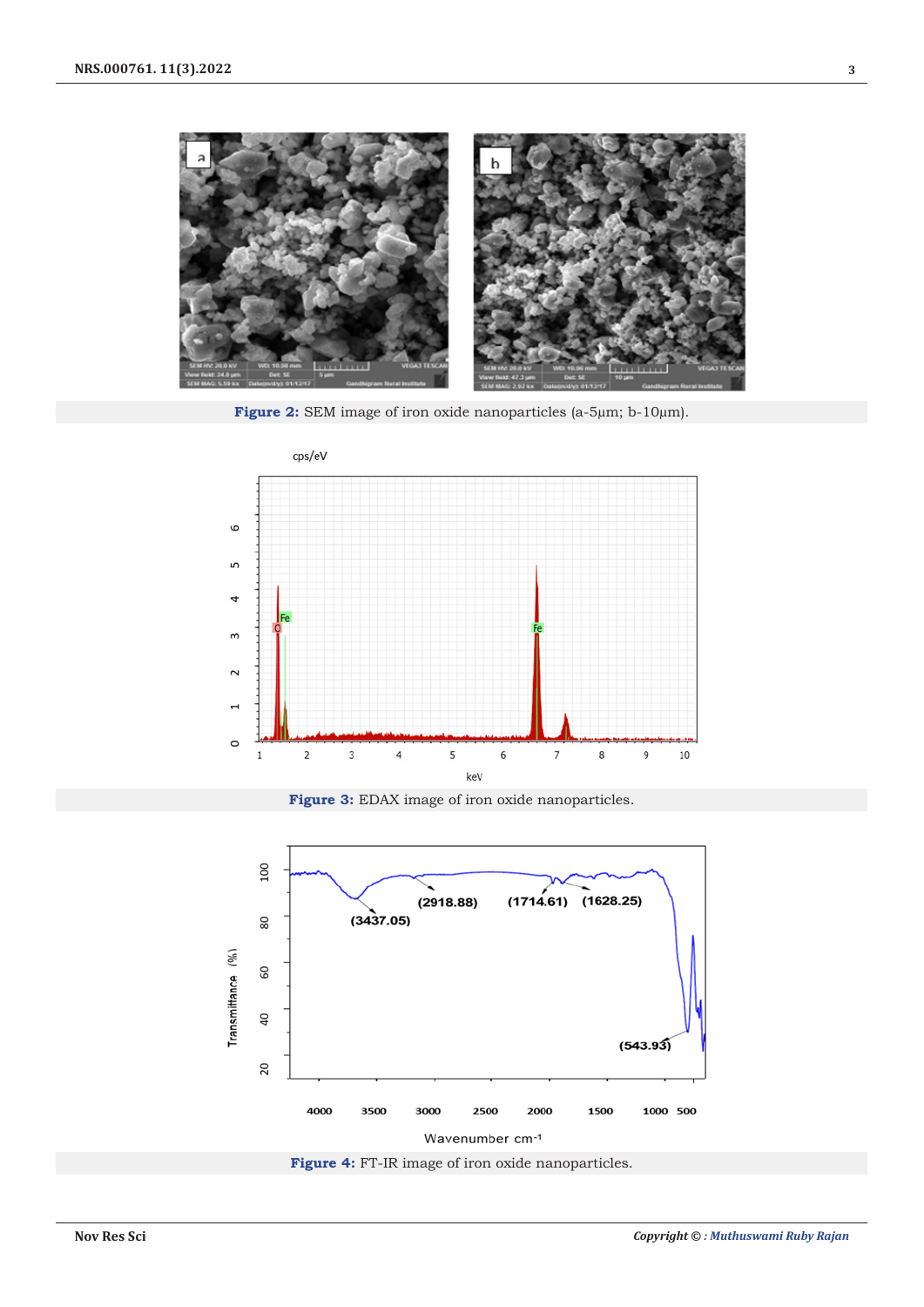

Figure 5: XRD image of iron oxide nanoparticles.

Water quality parameters and behaviour of the fish were presented in Tables 1 & 2. Similarly, Hao et al. [24] reported that the Physico-chemical parameters of water samples are pH-7.1, dissolved oxygen - 6.5mg/L, temperature- 22 ºC, and total hardness-77.7mg/L. Shahzad et al. [25] reported that the mean values of physicochemical parameters of water samples such as temperature, pH, Dissolved Oxygen (DO), total alkalinity and total hardness are 27  $°C$ , 7.7, 7.00mg/L, 202mg/L and 51.6mg/L, respectively were similar to the present study. Khunyakari et al. [26] reported toxicity of nickel, copper and zinc in *Poecilia reticulata* that caused raised secretion like mucus over gills, excessive excretion, anorexia and inflated fin movement. Survival studies of Platy Fish exposed to Iron oxide Nanoparticles are presented in Table 3. The mortality/ survival of fish in iron oxide treated was recorded after 96 hours and the concentration at which 25% mortality of fish occurred was taken as the median lethal concentration [27]. 100% mortality was observed in 6 hours, under the influence of different concentrations of iron oxidnanoparticles and the toxic effect was observed on haematological parameters. Iron aggregation in platyfish gills was gradually increased (Table 4). The excessive aggregation of free iron can cause toxicity generation of reactive oxygen species and induction of cell death The transport of the iron in the blood is performed by plasma protein transferrin and can aggregate in the case of the iron overload in zebrafish. The increased iron concentration on gills is due to hydrolysis and polymerization in agreement with the fish body [28]. Protein, carbohydrate and lipid in muscle and gill decreased with increased concentration of iron oxide nanoparticles (Table 5). The biochemical mechanisms in an organism play an important role during stress conditions due to the presence of toxicants in the aquatic ecosystem. Yesudass Thangam [29] reported that pollutant in aquatic media causes its affect fishes at the cellular or molecular level which results in significant changes in biochemical parameters.

|  |  |  |  | Table 1: Water quality parameters of tap water. |  |  |  |
|--|--|--|--|-------------------------------------------------|--|--|--|
|--|--|--|--|-------------------------------------------------|--|--|--|

| <b>Parameters</b>         | <b>Values</b> |  |  |
|---------------------------|---------------|--|--|
| pH                        | 7.6           |  |  |
| Temperature               | 27            |  |  |
| Dissolved Oxygen mg/l     | 6.52          |  |  |
| Dissolved Carbon dioxide" | Nil           |  |  |
| Hardness"                 | 320.7         |  |  |
| Alkalinity"               | 15            |  |  |
| Chloride"                 | 71            |  |  |

|  |                      | Table 2: Basic observation of platy fish exposed to iron |  |  |  |
|--|----------------------|----------------------------------------------------------|--|--|--|
|  | oxide nanoparticles. |                                                          |  |  |  |

| <b>Activity</b>         | <b>Observation</b> |  |  |
|-------------------------|--------------------|--|--|
| Circular swimming       | <b>Yes</b>         |  |  |
| Jerk movement           | <b>Yes</b>         |  |  |
| Bottom resting          | No                 |  |  |
| Surface respiration     | Yes                |  |  |
| Aggressive movement     | <b>Yes</b>         |  |  |
| Excess mucous secretion | No                 |  |  |
| Mortality observation   | Yes                |  |  |
| Behaviour observation   | <b>Yes</b>         |  |  |
| Breathing movement      | Surface            |  |  |

**Table 3:** Survival Studies of platy Fish exposed to iron oxide nanoparticles.

| <b>Exposure (Hours)</b> |    |    |                |                          |  |  |  |
|-------------------------|----|----|----------------|--------------------------|--|--|--|
| Concentration (ppm)     | 24 | 48 | 72             | 96                       |  |  |  |
| Control                 | NM | NM | N <sub>M</sub> | <b>NM</b>                |  |  |  |
| 10                      | NM | NM | N <sub>M</sub> | <b>NM</b>                |  |  |  |
| 100                     | NM | NM | N <sub>M</sub> | NM                       |  |  |  |
| 500                     | NM | NM | 3              | $\overline{\mathcal{L}}$ |  |  |  |
| 750                     | 3  | 2  | -              | -                        |  |  |  |
| 1000                    | 5  |    |                |                          |  |  |  |

**Table 4:** Accumulation of iron oxide nanoparticles in gills of platy fish.

| The Concentration of Iron Oxide<br>NPs(ppm) | <b>Iron Oxide Nanoparticles (g/</b><br>$mg^{-1}$ |
|---------------------------------------------|--------------------------------------------------|
| 0 (Control)                                 | 144.01                                           |
| 100                                         | 472.8                                            |
| 200                                         | 949.2                                            |
| 300                                         | 1432.99                                          |
| 400                                         | 1916.4                                           |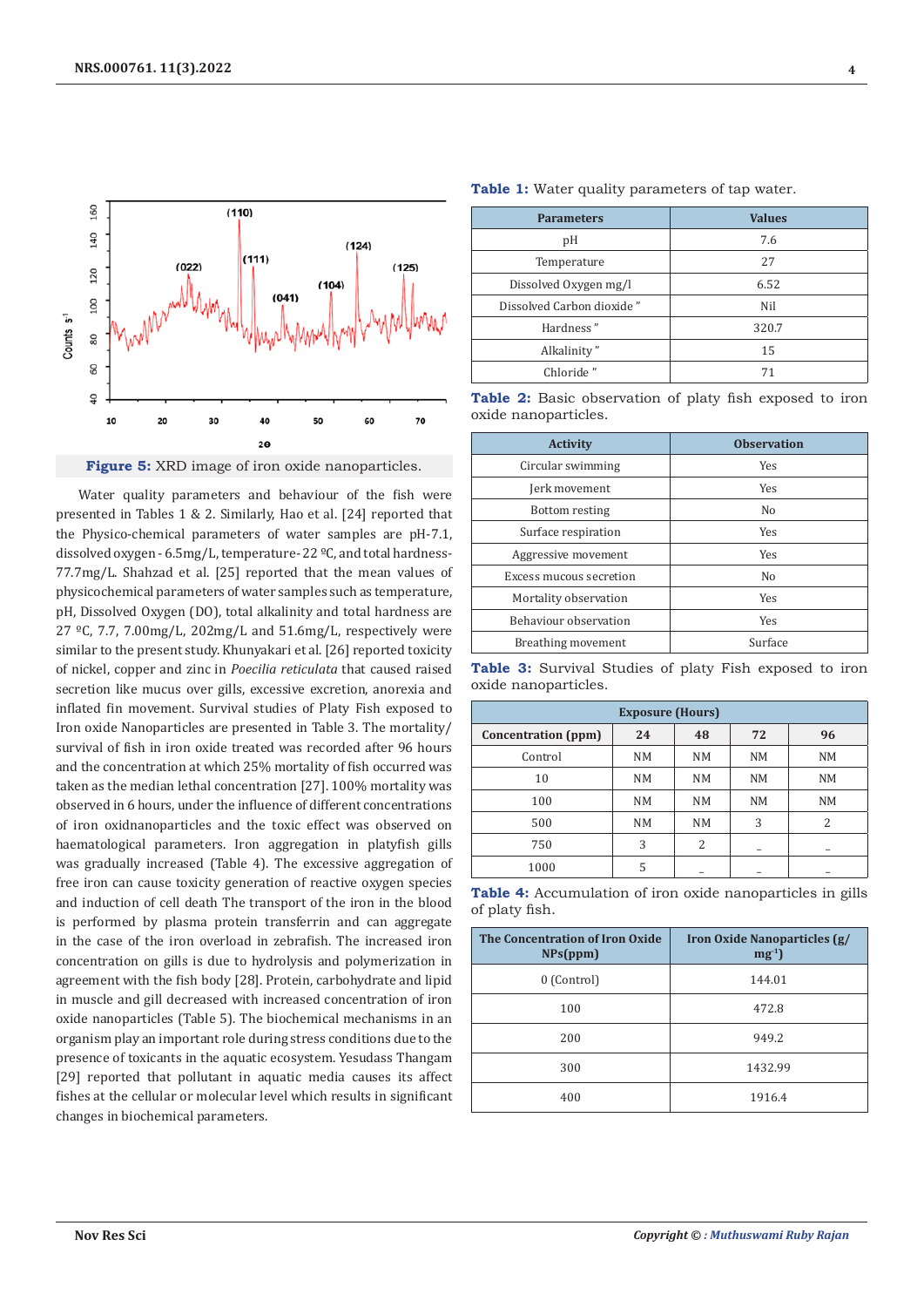| <b>Concentration of Iron</b><br>oxide NPs(ppm) | <b>Organs</b> | Protein $(mg/g)$ | Carbohydrate(mg/g) | Lipid(mg/g)     |
|------------------------------------------------|---------------|------------------|--------------------|-----------------|
| $\mathbf{0}$                                   | Muscle        | $4.18 \pm 0.03$  | $2.51 \pm 0.03$    | $1.98 \pm 0.07$ |
| (Control)                                      | Gill          | $1.86 \pm 0.02$  | $0.37 \pm 0.03$    | $0.98 + 0.01$   |
| 100                                            | Muscle        | $4.08 \pm 0.04$  | $1.26 \pm 0.08$    | $1.25 \pm 0.07$ |
|                                                | Gill          | $1.62 \pm 0.53$  | $0.23 \pm 0.02$    | $0.15 \pm 0.03$ |
| 200                                            | Muscle        | $3.62 \pm 0.02$  | $1.22 \pm 0.02$    | $1.01 \pm 0.04$ |
|                                                | Gill          | $1.43 \pm 0.12$  | $0.17 \pm 0.02$    | $0.15 \pm 0.02$ |
| 300                                            | Muscle        | $3.18 \pm 0.12$  | $1.11 \pm 0.15$    | $0.95 \pm 0.02$ |
|                                                | Gill          | $1.02 \pm 0.05$  | $0.16 \pm 0.03$    | $0.12 \pm 0.01$ |
| 400                                            | Muscle        | $2.62 \pm 0.03$  | $0.85 \pm 0.07$    | $0.61 \pm 0.03$ |
|                                                | Gill          | $0.89 \pm 0.21$  | $0.06 \pm 0.02$    | $0.10\pm0.03$   |

**Table 5:** Biochemical parameters of platy exposed to different concentrations of iron oxide nanoparticles.

# **Conclusion**

Iron oxide nanoparticles were biosynthesized using *Casia fistula* leaf extract and characterized using UV-Vis, SEM, EDAX, FT-IR and XRD. As the quantity of Iron oxide nanoparticles increased the concentration in the gill of platy was also increased. Decreased protein, carbohydrate and lipid content was observed in muscle and gill of platy.

# **Acknowledgement**

The authors thank the Dept. of Biology, GRI, Gandhigram, India for executing this work.

# **References**

- 1. [Vanathi P, Rajiv P, Narendran S, Rajeshwari S, Rahman PK, et al. \(2014\)](https://www.sciencedirect.com/science/article/abs/pii/S0167577X14012798)  [Biosynthesis and characterization of phyto mediated zinc oxide](https://www.sciencedirect.com/science/article/abs/pii/S0167577X14012798)  [nanoparticles: A green chemisty approach. Materials Letters 134: 13-15.](https://www.sciencedirect.com/science/article/abs/pii/S0167577X14012798)
- 2. [Zayed MF, Eisa WH, Shabaka AA \(2012\) Malva Passiflora extract assisted](https://ui.adsabs.harvard.edu/abs/2012AcSpA..98..423Z/abstract)  [green synthesis of silver nanoparticles. Spectrochimica Act A: Molecular](https://ui.adsabs.harvard.edu/abs/2012AcSpA..98..423Z/abstract)  [and Biomolecular Spectroscopy 98: 423-428.](https://ui.adsabs.harvard.edu/abs/2012AcSpA..98..423Z/abstract)
- 3. [Huang L, Weng X, Chen Z, Megharaj M, Naidu R \(2014\) Synthesis of](https://pubmed.ncbi.nlm.nih.gov/24094918/)  [iron-based nanoparticles using oolong tea extract for the degradation](https://pubmed.ncbi.nlm.nih.gov/24094918/)  [of malachite green. Spectrochimica Acta A: Molecular and Biomolecular](https://pubmed.ncbi.nlm.nih.gov/24094918/)  [Spectroscopy 117: 801-804.](https://pubmed.ncbi.nlm.nih.gov/24094918/)
- 4. [Reddy NJ, Vali DN, Rani M, Rani SS \(2014\) Evaluation of antioxidant,](https://pubmed.ncbi.nlm.nih.gov/24268240/)  [antibacterial and cytotoxic effects of green synthesized silver](https://pubmed.ncbi.nlm.nih.gov/24268240/)  nanoparticles by *Piper longum* [fruit. Materials Science and Engineering](https://pubmed.ncbi.nlm.nih.gov/24268240/)  [C Mater Biol Appl 34: 115-122.](https://pubmed.ncbi.nlm.nih.gov/24268240/)
- 5. [Rai M, Yadav A, Gade A \(2008\) CRC 675 current trends in phytosynthesis](https://www.tandfonline.com/doi/abs/10.1080/07388550802368903)  [of metal nanoparticles. Critical Reviews in Biotechnology 28\(4\): 277-](https://www.tandfonline.com/doi/abs/10.1080/07388550802368903) [284.](https://www.tandfonline.com/doi/abs/10.1080/07388550802368903)
- 6. Latha N, Gowri M (2014) Bio Synthesis and characterization of  $Fe<sub>3</sub>O<sub>4</sub>$ nanoparticles using *Caricaya papaya* [leaves extract. Inernational Journal](https://www.ijsr.net/archive/v3i11/T0NUMTQxMjc2.pdf)  [of Scientific Research 3\(11\): 1551-1556.](https://www.ijsr.net/archive/v3i11/T0NUMTQxMjc2.pdf)
- 7. [Aromal SA, Philip D \(2012\) Green synthesis of gold nanoparticles using](https://www.sciencedirect.com/science/article/abs/pii/S1386142512005495)  *Trigonella foenum-graecum* [and its size-dependen catalytic activity.](https://www.sciencedirect.com/science/article/abs/pii/S1386142512005495)  [Spectrochimica Acta Part A: Molecular and Biomolecular Spectroscopy](https://www.sciencedirect.com/science/article/abs/pii/S1386142512005495)  [97: 1-5.](https://www.sciencedirect.com/science/article/abs/pii/S1386142512005495)
- 8. [Farre M, Gajda Schrantz K, Kantiani L, Baecelob D \(2009\) Ecotoxicity and](https://pubmed.ncbi.nlm.nih.gov/18987850/)  analysis of nanomaterials in the aquatic [environment. Anal Bioanalyt](https://pubmed.ncbi.nlm.nih.gov/18987850/)  [Chemistry 393\(1\):](https://pubmed.ncbi.nlm.nih.gov/18987850/) 81-95.
- 9. APHA, AWWA and WEF (2012) Standard methods for the examination of water and wastewater. (22<sup>nd</sup> edn). In: Rice EW, Baird RB, Eaton AD, and

Clesceri LS (Eds.), Washington, D.C. American Public Health Association, USA.

- 10. [Lowry OH, Rosenbrough NJ, Farr AL \(1951\) Protein measurement with](https://pubmed.ncbi.nlm.nih.gov/14907713/) [the folin phenol reagent. Journal of Biology and Chemistry 193\(1\): 265-](https://pubmed.ncbi.nlm.nih.gov/14907713/) [275.](https://pubmed.ncbi.nlm.nih.gov/14907713/)
- 11. [Carrol NV, Longley RW, Roe JH \(1956\) The determination of glycogen](https://pubmed.ncbi.nlm.nih.gov/13331917/) [in liver and muscle by use of anthrone reagent. Journal of Biology and](https://pubmed.ncbi.nlm.nih.gov/13331917/) [Chemistry 220\(2\): 583-593.](https://pubmed.ncbi.nlm.nih.gov/13331917/)
- 12. Barnes H, Blackstock J (1973) Estimation of lipids in marine animals and tissues detailed investigation of the sulphophosphovanillin method for total lipids. Journal of Experimental Morphology, Biology and Ecology 12: 103-118.
- 13. [Pattanayak M, Nayak PL \(2013\) Eco friendly green synthesis of iron](https://www.cabdirect.org/cabdirect/abstract/20133417166) [nanoparticles from various plants and spices extract. International](https://www.cabdirect.org/cabdirect/abstract/20133417166) [Journal of Plant, Animal and Environmental Sciences 3\(1\): 68-78.](https://www.cabdirect.org/cabdirect/abstract/20133417166)
- 14. [Njagi EC, Huang H, Stafford L, Genuino H, Galindo HM, et al. \(2011\)](https://pubmed.ncbi.nlm.nih.gov/21133391/) [Biosynthesis of iron and silver nanoparticles at room temperature using](https://pubmed.ncbi.nlm.nih.gov/21133391/) [aqueous sorghum bran extracts. Langmuir 27\(1\): 264-271.](https://pubmed.ncbi.nlm.nih.gov/21133391/)
- 15. Sneha S, Dasgupta S, Mousumi C, Raji V, Murtaza H (2014) Green synthesis of iron nanoparticles using plant extracts. International Journal of Biological and Pharmaceutical Research 5(6): 549-552.
- 16. [Eshaghi Z, Vafaeinezhad F, Hooshmand S \(2016\) Green synthesis](https://www.sciencedirect.com/science/article/abs/pii/S0957582016300283) [of magnetic iron nanoparticles coated by olive oil and verifying its](https://www.sciencedirect.com/science/article/abs/pii/S0957582016300283) [efficiency in extraction of nickel from environmental samples via UV-Vis](https://www.sciencedirect.com/science/article/abs/pii/S0957582016300283) [spectrophotometry. Process Safety and Environmental Protection 102:](https://www.sciencedirect.com/science/article/abs/pii/S0957582016300283) [403-409.](https://www.sciencedirect.com/science/article/abs/pii/S0957582016300283)
- 17. Eric C, Hui H, Lisa S, Homer G, [Hugo M, et al. \(2011\) Biosynthesis of iron](https://pubmed.ncbi.nlm.nih.gov/21133391/) and silver [nanoparticles at room temperature](https://pubmed.ncbi.nlm.nih.gov/21133391/) using aqueous sorghum bran extracts. [Langmuir 27\(1\): 264-271.](https://pubmed.ncbi.nlm.nih.gov/21133391/)
- 18. Khandanlou R, Ahmad MB, Shameli K, Kalantari K (2013) Synthesis and characterization of rice straw/Fe<sub>3</sub> $O_4$  nanocomposites by a quick precipitation method. Molecules 18(6): 6597-6607.
- 19. [Karaoglu E, Baykal A, Erdemi H, Alpsoy L, Sozeri H \(2011\) Synthesis](https://www.sciencedirect.com/science/article/abs/pii/S0925838811014496) and characterization of DL-thioctic acid (DLTA) -  $Fe_3O_4$  nanocomposite. [Journal of Alloys and Compounds 509\(37\): 9218-9225.](https://www.sciencedirect.com/science/article/abs/pii/S0925838811014496)
- 20. Wu S, Aizhi S, Zhai F, Wang J, Xu W, et al.  $(2011)$  Fe<sub>3</sub>O<sub>4</sub> magnetic [nanoparticles synthesis from tailings by ultrasonic chemical co](https://www.sciencedirect.com/science/article/abs/pii/S0167577X11003077)[precipitation. Materials Letters 65\(12\): 1882-1884.](https://www.sciencedirect.com/science/article/abs/pii/S0167577X11003077)
- 21. Yuanbi Z, Zumin Q, Jiaying H (2008) Preparation and analysis of Fe<sub>3</sub>O<sub>4</sub> [magnetic nanoparticles used as targeted-drug carriers. Chinese Journal](https://www.sciencedirect.com/science/article/abs/pii/S1004954108601044) [of Chemical Engineering 16\(3\): 451-455.](https://www.sciencedirect.com/science/article/abs/pii/S1004954108601044)
- 22. [Yew YP, Shameli K, Miyake M, Kuwano N, Ahmad Khairudin NBB, et](https://pubmed.ncbi.nlm.nih.gov/27251326/) al. (2016) Green synthesis of magnetite (Fe $_{3}O_{4}$ ) nanoparticles using